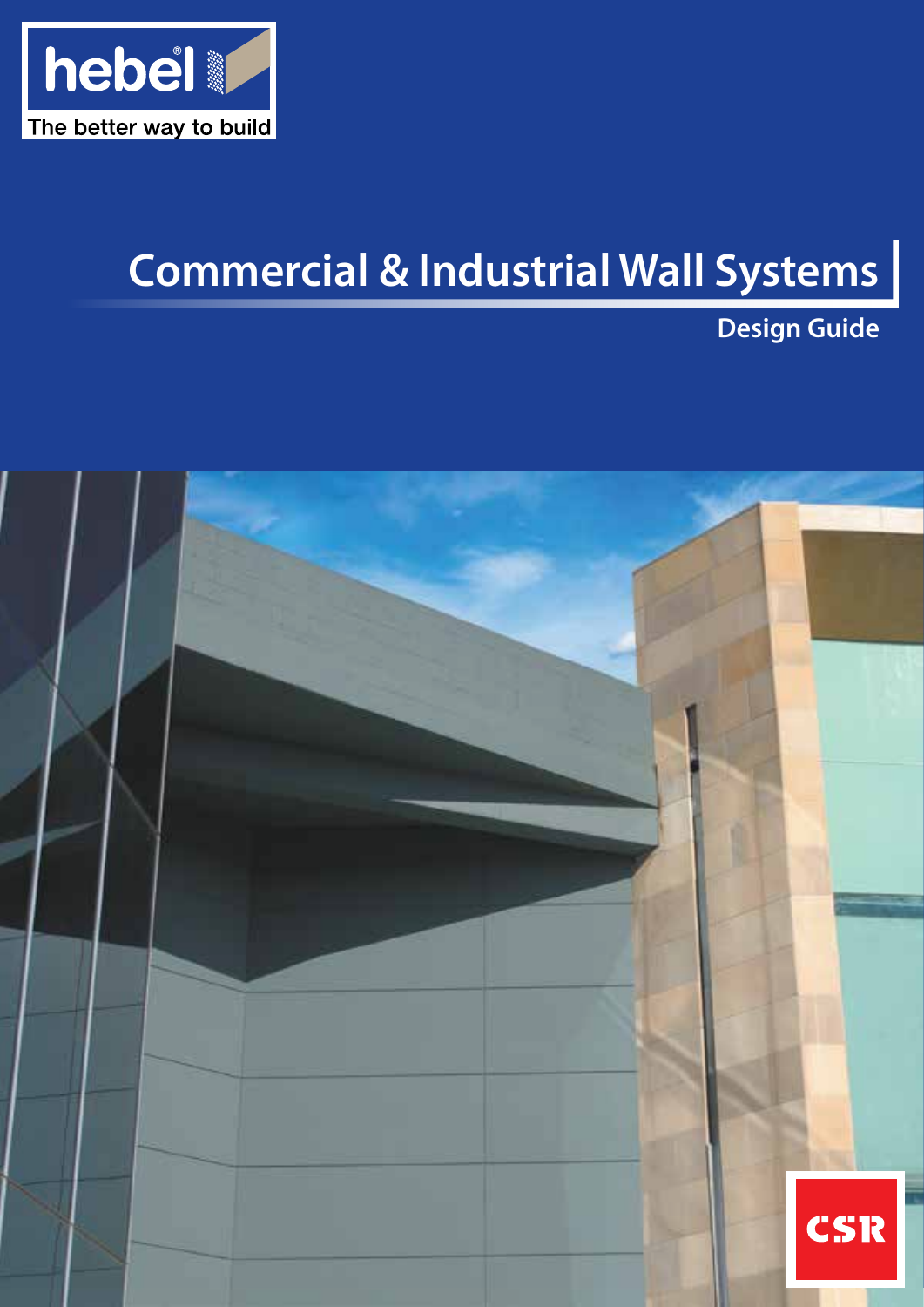## **Contents**

| 1.0 | Introduction                                                   | 3              |
|-----|----------------------------------------------------------------|----------------|
| 2.0 | Hebel <sup>®</sup> Commercial & Industrial Wall Systems (CIWS) | $\overline{3}$ |
| 3.0 | <b>Typical Applications</b>                                    | $\overline{4}$ |
| 4.0 | System Design                                                  | 5              |
| 5.0 | Design and Detailing Consideration                             | 6              |
| 6.0 | <b>Structural Performance</b>                                  | 8              |
| 7.0 | Thermal Performance                                            | 10             |
| 8.0 | Fire Performance                                               | 11             |
| 9.0 | Acoustic Performance                                           | 12             |
|     | 10.0 Coatings                                                  | 13             |
|     | 11.0 System Components                                         | 14             |
|     |                                                                |                |

| Appendix A - Hebel <sup>®</sup> Wall Panel Material Properties | 16          |
|----------------------------------------------------------------|-------------|
| Appendix B - Architectural Specification                       | <b>17 X</b> |

The system and performance specifications detailed in this guide are guaranteed only for laboratory tested conditions. Actual site conditions should be checked, and advice obtained from an appropriate consultant. Any variations or substitution of materials or assembly requirements, or any compromise in assembly or in quality of the system components may result in failure under

It is the responsibility of the architectural designer and engineering parties to ensure that the details in the Hebel® CIWS Design Guide is appropriate for the intended application. The recommendations of this guide are formulated along the lines of good building practice, but are not intended to be an exhaustive statement of all relevant data. Hebel® accepts no responsibility for or in connection with the quality of the recommendations or their suitability for any purpose when installed.

Hebel® is continuously developing its products. This on-going development may result in changes to product specifications, range and the performance characteristics from time to time. The specifications, range and performance characteristics on which the Hebel® CIWS Design Guide is based, are those current in September 2016.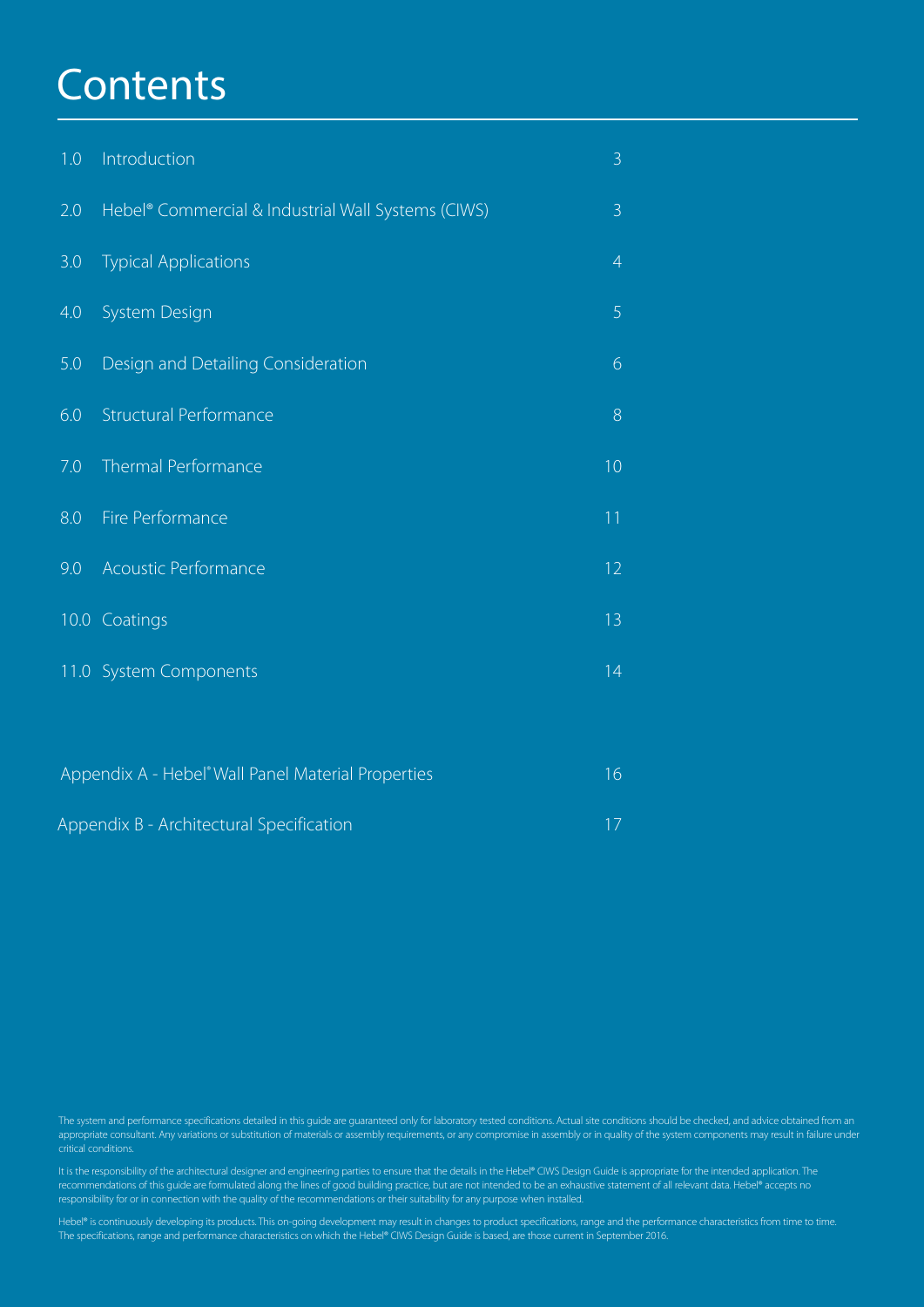# 1.0 Introduction

CSR Panel Systems is a division of CSR Building Products Limited, one of Australia's leading building products companies.

CSR Panel Systems manufactures Hebel® Autoclaved Aerated Concrete (AAC). The AAC in Hebel® products is manufactured from sand, lime and cement to which a gas-forming agent is added. The liberated gas expands the mixture, forming extremely small, finely dispersed air pockets, resulting in lightweight aerated concrete.

CSR Panel Systems has manufactured Hebel® products that have won wide acceptance as innovative and environmentally preferable building materials. This is due to their lightweight nature, excellent thermal, fire and acoustic properties and design versatility. These inherent properties of Hebel® products help achieve quick and cost efficient construction practices

as well as providing for comfortable operating environments inside the buildings all year round.

## 2.0 Hebel® Commercial & Industrial Wall Systems (CIWS)

CSR Panel Systems has developed systems for commercial and industrial applications that harness the benefits of lightweight construction where thermal, acoustic and fire properties are desired.

The systems can be installed to either steel frame or concrete structure where a strong, durable, yet quick to install, non load bearing cladding is required

The key benefits of using Hebel® CIWS include:

- $\blacksquare$  Lighter loads on the structure compared to traditional masonry products reduces the size of structural components and craneage requirements.
- Speed of installation and reduced structural sizes mean cost savings compared to traditional masonry construction.
- **Fast installation and assembly** speeds with smaller construction crew requirements.
- $E$  Excellent thermal resistance performance and effective sound transmission barrier between external and internal environments of the building.
- **EXCELLENT FIRE THE READER** FIRE READER fire resistance level (FRL) up to -/240/240.

For further information on Installation elements refer to the Commercial and Industrial Walls Installation Guide available from www.hebel.com.au.



**Image.2.1 East Gardens Shopping Centre, NSW**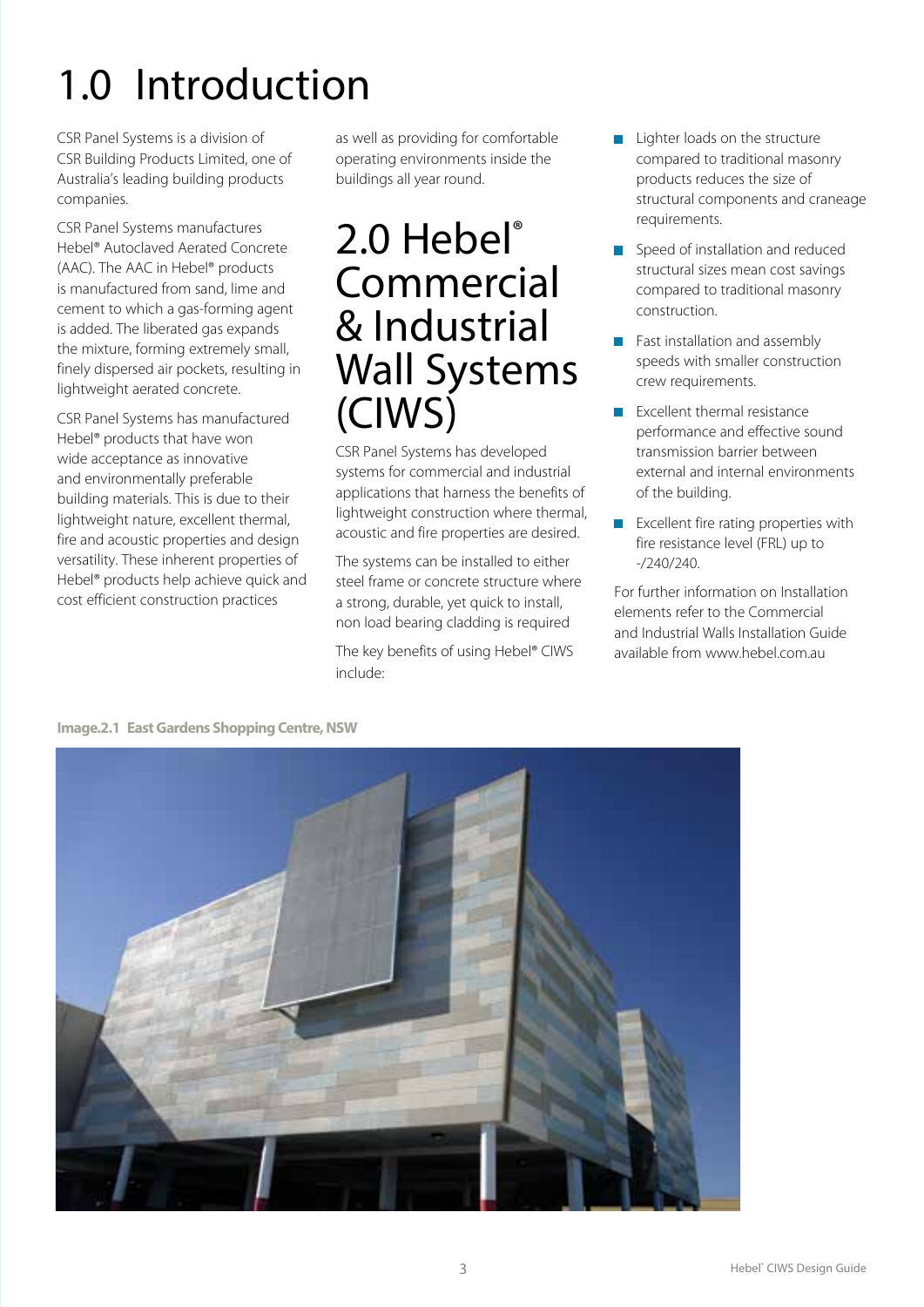# 3.0 Typical Applications

Hebel® CIWS is designed for application in buildings that have a commercial/ industrial type of business activity purpose. These buildings can be; shopping centres, school sport or assembly halls, factories or factory units, clubs, plant or generator rooms, sheds, produce storage facilities, etc. The Building Code of Australia (BCA) generally classifies these buildings into class 5, 6d, 7b, 8, 9a and 9b.

Structurally, the CIWS walls are nonload bearing, external and internal walls made out of Hebel® wall panels. The panels are steel reinforced and secured to the structural support frame. The structural support frame is typically steel or portal frame, but it can also be concrete framed. The CIWS wall can be finished off with various combinations of external coatings and internal linings to suit project requirements.

There are two types of CIWS walls. The first of these is the CIWS-HZ (See Table 3.1) in which the panels are assembled horizontally. The second is the CIWS-VT in which the panels are assembled vertically.



#### **Table 3.1 System Selection Table for Hebel® CIWS**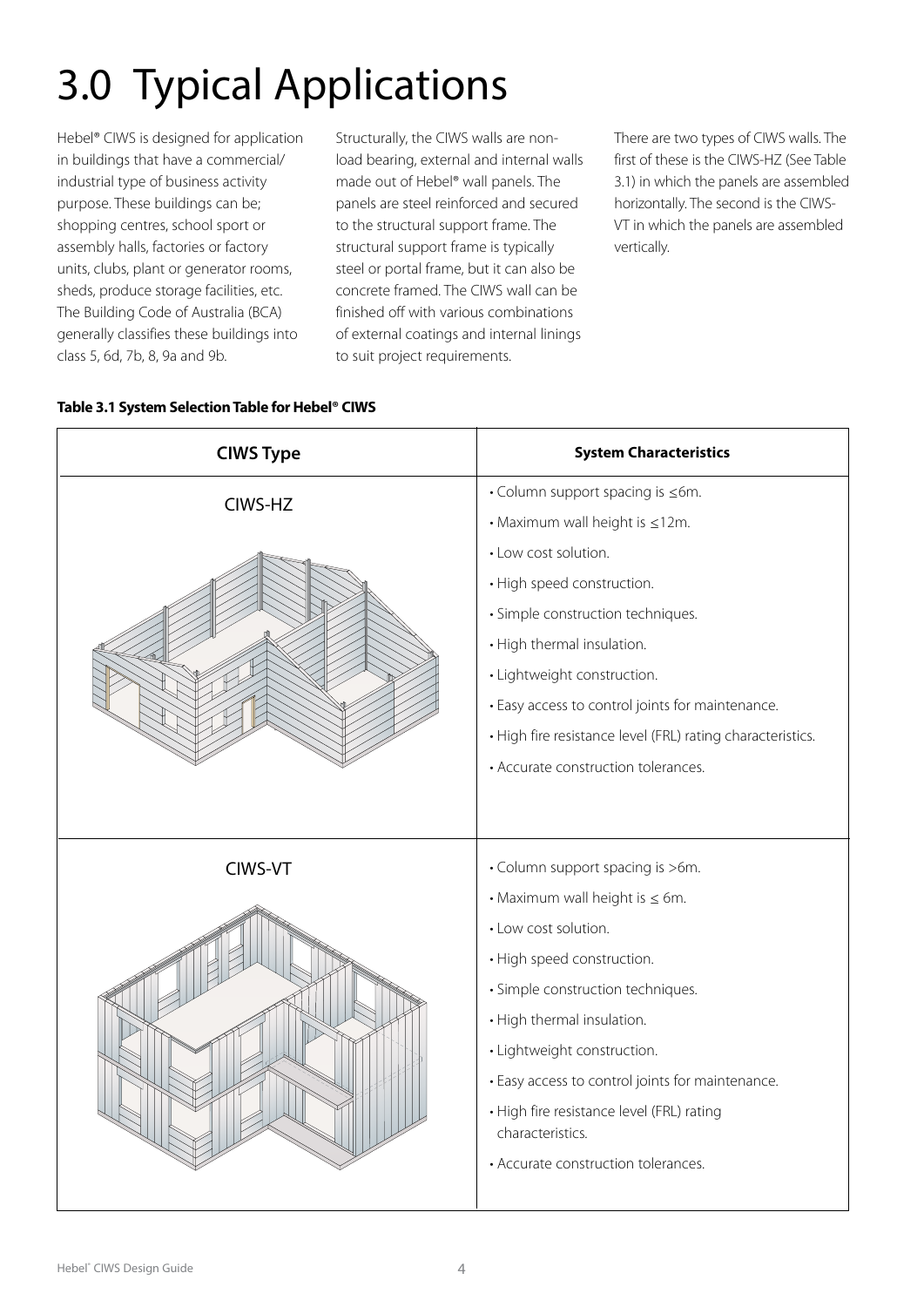# 4.0 System Design

### 4.1 How to Design a Hebel® CIWS

**STEP 1.** Determine the panel orientation to suit support frame location and overall wall geometry. The maximum panel length is 6m. Hebel® recommends the following:

- $\blacksquare$  The horizontal panel orientation requires structural supports (columns) at 6m maximum spacings. The panel length does not limit the overall wall height.
- $\blacksquare$  The vertical panel orientation is limited to wall with an overall wall height  $\leq 6$ m. The spacings of the main building structure can be at distances greater than 6m.

**STEP 2.** Determine the location of secondary structural steelwork to support the panels, such as mullions or eaves beams between the main structural framing, and for openings (windows).

**STEP 3.** Design Criteria. Identify the Wall Performance Requirements.

- **Purpose of structure (Class and** importance).
- Imposed design actions (wind, local pressure regions).
- **Deflection criteria.**
- Thermal Efficiency (R-Value).
- Fire Resistance Level (FRL).
- **Acoustic insulation performance**  $(R_{w}, C_{tr}$  values).
- **STEP 4.** Select a panel thickness and connection type to satisfy performance requirements.

STEP 5. Specify connection requirements to building structure ensuring suitable fire protection where required.

**STEP 6.** Specify adequate coating system to meet project weather tightness and aesthetic requirements.

#### IMPORTANT

Earthquake loading has not been considered in this design guide.

### 4.2 Coastal Areas

The Hebel® CIWS can be used in coastal areas with additional precautions to ensure salt does not build up on the surface of the wall. For buildings which are 200m to 1000m from a shoreline or large expanse of salt water, such as, Swan River (west of the Narrows Bridge), Sydney Harbour (east of the Harbour Bridge or Spit Bridge), one of the following is required:

- **All horizontal and vertical control** joints must be appropriately caulked; or
- All walls must be sufficiently exposed from above so that rain can perform natural wash-down of the wall; or
- Walls which are protected by soffits above must be washed down twice per year, to remove salt and debris build-up, particularly at the joints.
- In all cases, for steel components ensure appropriate corrosion protection is provided and suitable grade fasteners are selected.

For buildings less than 200m from the shoreline as defined above, CSR Panel Systems does not recommend that Hebel® CIWS be used without project specific consultation with Hebel® Engineering Services.

### 4.3 Building **Tolerances**

During the construction of the building, there are tolerances to control the accuracy of the building dimensions and locations to an acceptable standard. Additionally, control joints are required in the walls to tolerate and accommodate the movement of the structure (see 'Control joints', Section 5.1). These tolerances are nominated in the appropriate specification of the project.

Hebel® recommends that tolerances be specified in the project documents to ensure that support elements, such as steel and concrete columns and slab edges, are fabricated within the surface plane. This will minimise on site trimming of panels and other unnecessary work.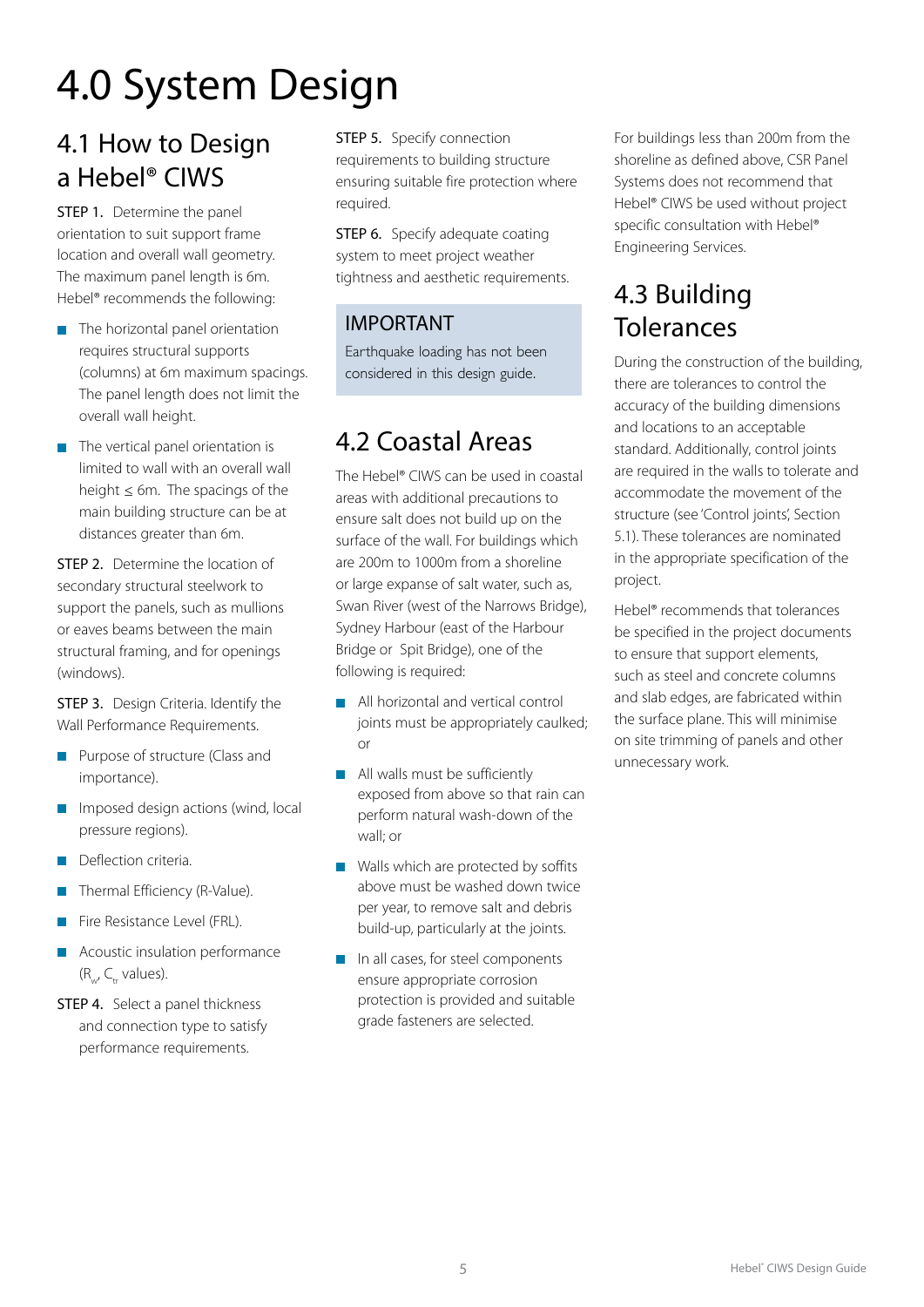# 5.0 Design and Detailing Considerations

### 5.1 Control Joints

Control joints are necessary to accommodate building movements and to relieve any induced stresses due to thermal expansion and contraction, differential movements between differing materials and support structure movements (i.e. lateral sway or vertical deflection).

#### Control Joint Placement

Vertical control joints should coincide with control joints in the supporting structure and anywhere that significant structural movement is expected, where the wall abuts a vertical structure, such as a column, or adjacent to large openings.

Horizontal control joints should be placed between the top of the wall and slab soffits/angles or roof structures. The horizontal joints should accommodate any expected vertical deflection from the structure.

#### Control Joint Width

The designer shall determine the joint width so that the sealant configuration can accommodate the calculated movements.

Typically the control joint widths are as follows:

- **10mm minimum for vertical** control joints.
- **15mm minimum for horizontal** control joints.

All control joints must be filled with an appropriate flexible sealant.

#### IMPORTANT

- **Minimum specification for control** joint details must include:
	- 6m maximum distance between control joints on straight wall runs.
- At all corners in walls where movement and/or expansion and contraction is possible.
- At all junctions where Hebel® wall panels abut a structure of different material.
- **Control joint locations and** geometry must be confirmed by the building designer.
- $\blacksquare$  The building designer must confirm all control joint widths as the magnitudes of expected horizontal and vertical movements (deflections) might vary from project-to-project.

### 5.2 Sealants

All control joints and gaps between the panels and infill or penetration framing must be filled with an appropriate flexible sealant. The sealant should be designed and installed in accordance with the sealant manufacturer's specifications. The specifications will provide information regarding priming the surface, geometry of sealant (width/ depth ratio), sealant surface profile (i.e. concave), substrate preparation, etc. Typically a backing rod is used to control the depth of sealant and that the sealant is bonded on two sides only.

### 5.3 Condensation

Condensation is a complex problem, and can occur under a variety of conditions, not just cold conditions. Literature on this subject is available from CSIRO/BRANZ/ ASHRAE and must be consulted when building in areas where condensation is likely to occur.

#### **NOTE**

- Where different types of sealant come in contact, the designer must ensure the sealants are compatible.
- Depending on the type of sealant  $\blacksquare$ used the surface of Hebel® wall panels might require some preparation and/or priming.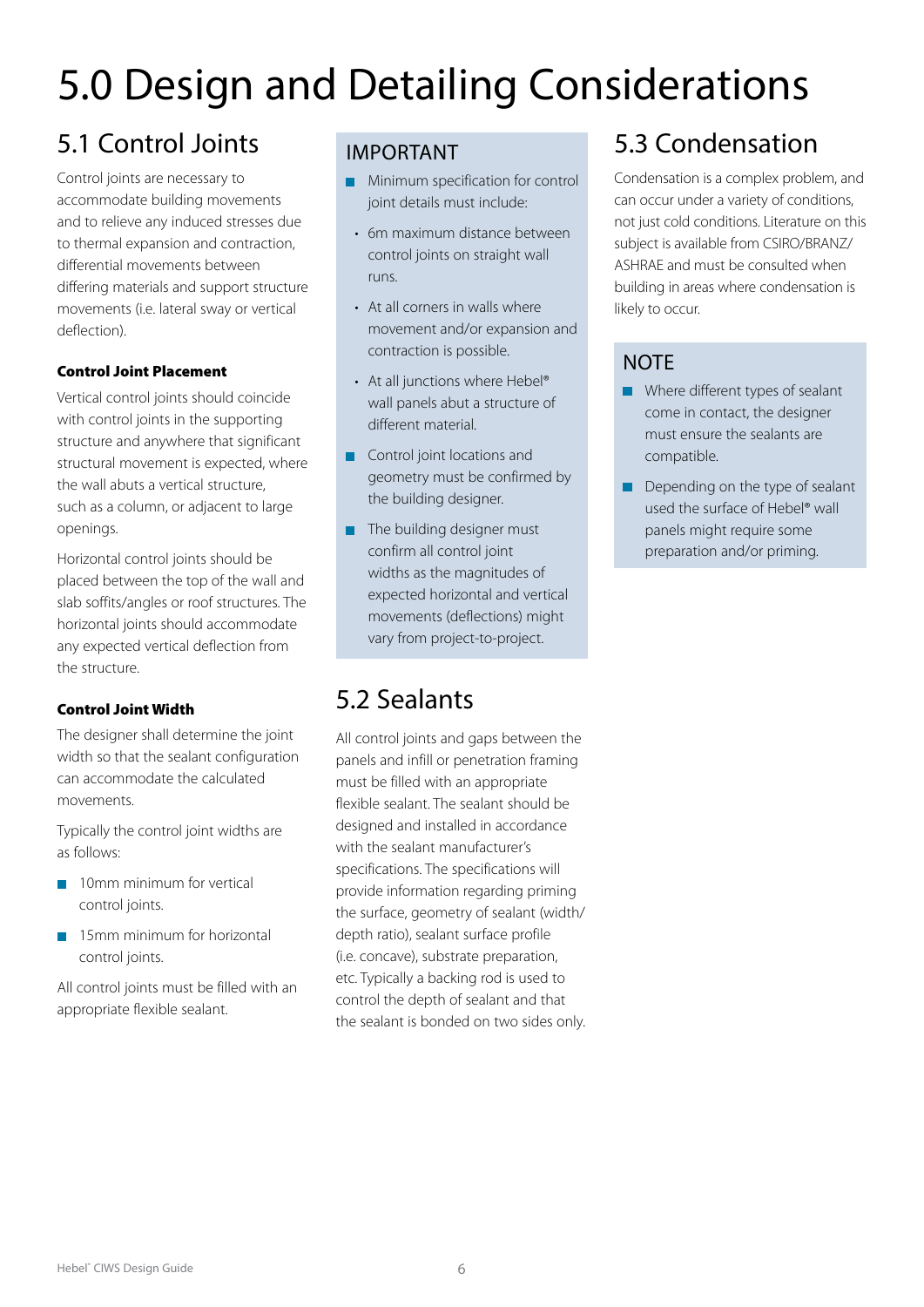### 5.4 Panel Layout

Hebel® CIWS is essentially a flexible modular construction system. By adopting a few simple rules, significant savings can be gained in time and cost, as well as reducing waste and panel handling time.

This is achieved by:

- **Planning the panel layout** with special attention given to the location of openings and penetrations.
- **Adjacent to openings (windows and** doors), we recommend a 600mm wide panel be installed. For large openings, it may be necessary to provide additional structural steel to support the loads shed from the opening.

'Good Practice' and 'Bad Practice' layouts for vertically installed panels with various penetrations are illustrated in Figures 5.1 and 5.2. This mindset should be adopted for horizontally installed panels as well.

### 5.5 Penetrations

Small service penetrations through the panel of the Hebel® CIWS wall should allow for differential movement between the panel and the service. All penetrations are a potential source of water ingress and should be sealed with an appropriate flexible sealant.

### 5.6 Wet Area Wall Construction

All wet area walls should be lined and waterproofed in accordance with Australian Standards and to BCA requirements. Gyprock™ Aquachek or CSR Cemintel Wallboard are suitable lining materials for wet area applications.

**Detail 5.1 Good practice panel/penetration layout.**



location for all openings to reduce on-site panel cutting

**Detail 5.2 Poor practice panel/penetration layout.**



Poor panel layout results in complex on-site cutting of panels

### 5.7 Non Hebel® Components

Components, which are not manufactured by Hebel®, such as the structural support elements, Gyprock™ plasterboard, sealants, coatings and others must be designed, installed and handled in accordance with their manufacture's guidelines and recommendations.

### 5.8 Deflection Limits of Supports

The Hebel® CIWS walls shall be considered masonry when selecting the deflection limits for the supporting structure. These deflection limits should include building movements such as:

Base support, the concrete Ħ foundation or steel beam support.

- $\blacksquare$  Top of wall, this should include the lateral deflection of the main structure of the building.
- Sway movements. Lateral sway of the main structure of the building, so that excessive stress is not induced.

### 5.9 Additional Steel **Supports**

For large openings or to allow connection of Hebel® wall panels to the main support structure additional structural steelwork will be required. The project engineer shall design this steelwork.

Hebel® wall panels can be installed to a height equivalent to 10 full panel widths before additional bearing plates are required for higher up panels.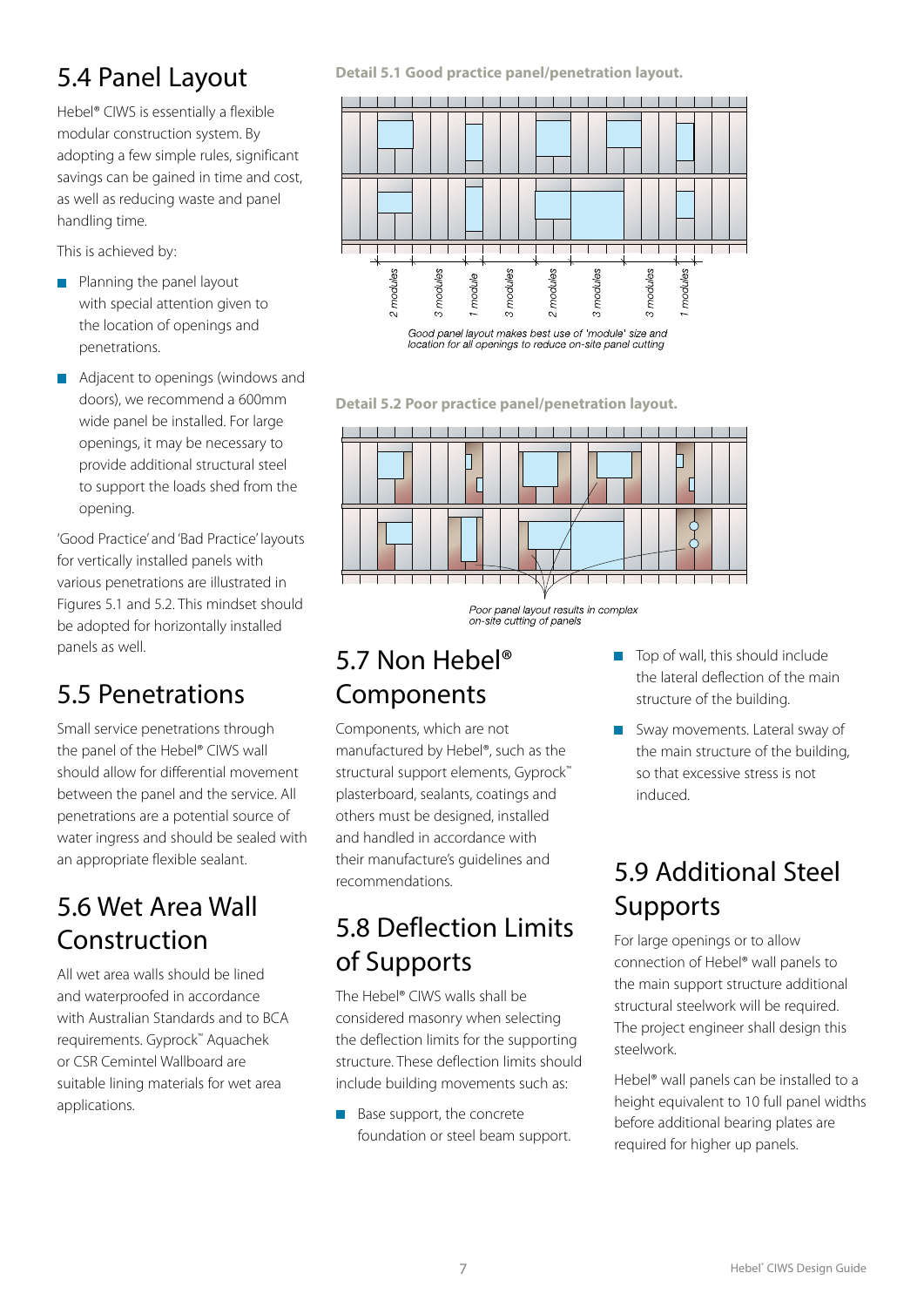# 6.0 Structural Performance

### 6.1 Overview

The span tables presented in 6.1 and 6.2 show the maximum panel lengths and connection types of the standard Hebel® panels for a range of applications. Panel lengths are denoted by colour code and connection types by letter code.

Table 6.3 shows the connection types for securing the Hebel® wall panels to the structural framing and connection capacities.

#### **End Bearing**

The wall panels must have a minimum of 50mm end bearing onto the support. Hebel® recommends detailing >50mm minimum end bearing as a construction tolerance to provide for support misalignment. The maximum design bearing stress of the autoclaved aerated concrete (AAC) is 0.5 MPa.

Hebel® panels that form the base of the wall need a minimum bearing length of 300mm between steel/ concrete supports.

#### **Cantilevered Panels**

Contact Hebel® Engineering Services for advice on cantilevered limitations of the Hebel® wall panels.

#### **Cut Panels**

All exposed reinforcement to be painted with a liberal coating of the protection paint – Fentak dipcoat.

#### $\blacksquare$  Internal Walls

For internal walls, a lateral load of 0.37kPa has been assumed.

#### **Edge loading**

Where vertical loadings are imposed on the edge of Hebel® panels, a structural engineer must be consulted.

#### **Table 6.1 Horizontal Panels**

|                                   | 3.25        | $\overline{A}$                   | $\overline{A}$                   | $\overline{A}$                   | $\overline{A}$                 | $\subset$                 | $\subset$                 | C                           | C                        | C               |
|-----------------------------------|-------------|----------------------------------|----------------------------------|----------------------------------|--------------------------------|---------------------------|---------------------------|-----------------------------|--------------------------|-----------------|
|                                   | 3.75<br>3.5 | $\overline{A}$<br>$\overline{A}$ | $\overline{A}$<br>$\overline{A}$ | $\overline{A}$<br>$\overline{A}$ | $\mathsf{C}$<br>$\overline{A}$ | $\subset$<br>$\mathsf{C}$ | $\subset$<br>$\mathsf{C}$ | $\subset$<br>$\overline{C}$ | $\subset$<br>$\mathsf C$ | C.<br>$\subset$ |
|                                   | 4           | $\overline{A}$                   | $\overline{A}$                   | $\overline{A}$                   | $\subset$                      | $\overline{A}$            | $\subset$                 | $\subset$                   | $\subset$                | $\subset$       |
| Panel                             | 4.25        | $\overline{A}$                   | $\overline{A}$                   | $\overline{A}$                   | A                              | $\overline{A}$            | $\subset$                 | $\subset$                   | $\subset$                | C.              |
| <b>Span</b>                       | 4.5         | A                                | $\overline{A}$                   | $\overline{A}$                   | A                              | $\overline{A}$            | C                         | C                           | C                        | C               |
|                                   | 4.75        | A                                | $\overline{A}$                   | $\overline{A}$                   | A                              | $\overline{A}$            | C                         | C                           | C                        | C               |
| $\widehat{\boldsymbol{\epsilon}}$ | 5           | $\overline{A}$                   | $\overline{A}$                   | $\overline{A}$                   | A                              | $\overline{A}$            | C                         | C                           | C                        | C               |
|                                   | 5.25        | $\overline{A}$                   | $\overline{A}$                   | $\overline{A}$                   | A                              | $\overline{A}$            | C                         | C                           | $\subset$                | C               |
|                                   | 5.5         | $\overline{A}$                   | $\overline{A}$                   | $\overline{A}$                   | A                              | C                         | C                         | C                           | C                        | 2C              |
|                                   | 5.75        | $\overline{A}$                   | $\overline{A}$                   | $\overline{A}$                   | $\subset$                      | $\subset$                 | $\subset$                 | $\subset$                   | $\subset$                | 2C              |
|                                   | 5.89        | $\overline{A}$                   | A                                | $\overline{A}$                   | C                              | $\subset$                 | $\subset$                 | $\subset$                   | C                        | 2C              |

#### **Table 6.2 Vertical Panels**

| <b>Span</b><br>Panel | 4.5<br>4.25<br>4    | B<br>B<br>B | C<br>$\subset$<br>$\mathsf{C}$ | $\mathsf{C}$<br>$\mathsf{C}$<br>$\mathsf{C}$ | C<br>C<br>$\subset$                                 | $\subset$<br>C<br>$\subset$         | C<br>C<br>C                 | C<br>$\mathsf{C}$<br>$\subset$ | C<br>C<br>$\subset$         | C<br>C.<br>$\subset$ |
|----------------------|---------------------|-------------|--------------------------------|----------------------------------------------|-----------------------------------------------------|-------------------------------------|-----------------------------|--------------------------------|-----------------------------|----------------------|
|                      | 3.75<br>3.5<br>3.25 | B<br>B<br>B | C<br>$\subset$<br>C            | $\mathsf{C}$<br>$\subset$<br>$\subset$       | $\subset$<br>$\overline{C}$<br>C                    | $\subset$<br>$\subset$<br>$\subset$ | C<br>$\subset$<br>$\subset$ | $\subset$<br>$\subset$<br>C    | C<br>$\subset$<br>$\subset$ | C<br>$\subset$<br>C. |
|                      | 3                   | B<br>0.375  | C<br>0.75                      | $\subset$<br>1                               | $\subset$<br>1.25<br><b>UltimateWind Load (kPa)</b> | $\subset$<br>1.5                    | $\subset$<br>1.75           | C<br>$\overline{2}$            | $\subset$<br>2.5            | $\mathsf{C}$<br>3    |

| <b>Colour</b> | <b>Panel Thickness</b> |
|---------------|------------------------|
|               | 100mm                  |
|               | 125mm                  |
|               | 150mm                  |
|               | 175mm                  |
|               | 200 <sub>mm</sub>      |
|               | 225mm                  |

**For projects with higher wind loads it may** be neccessary to specify custom panels with an increase in reinforcing steel and/or panels in 250mm or 300mm thickness.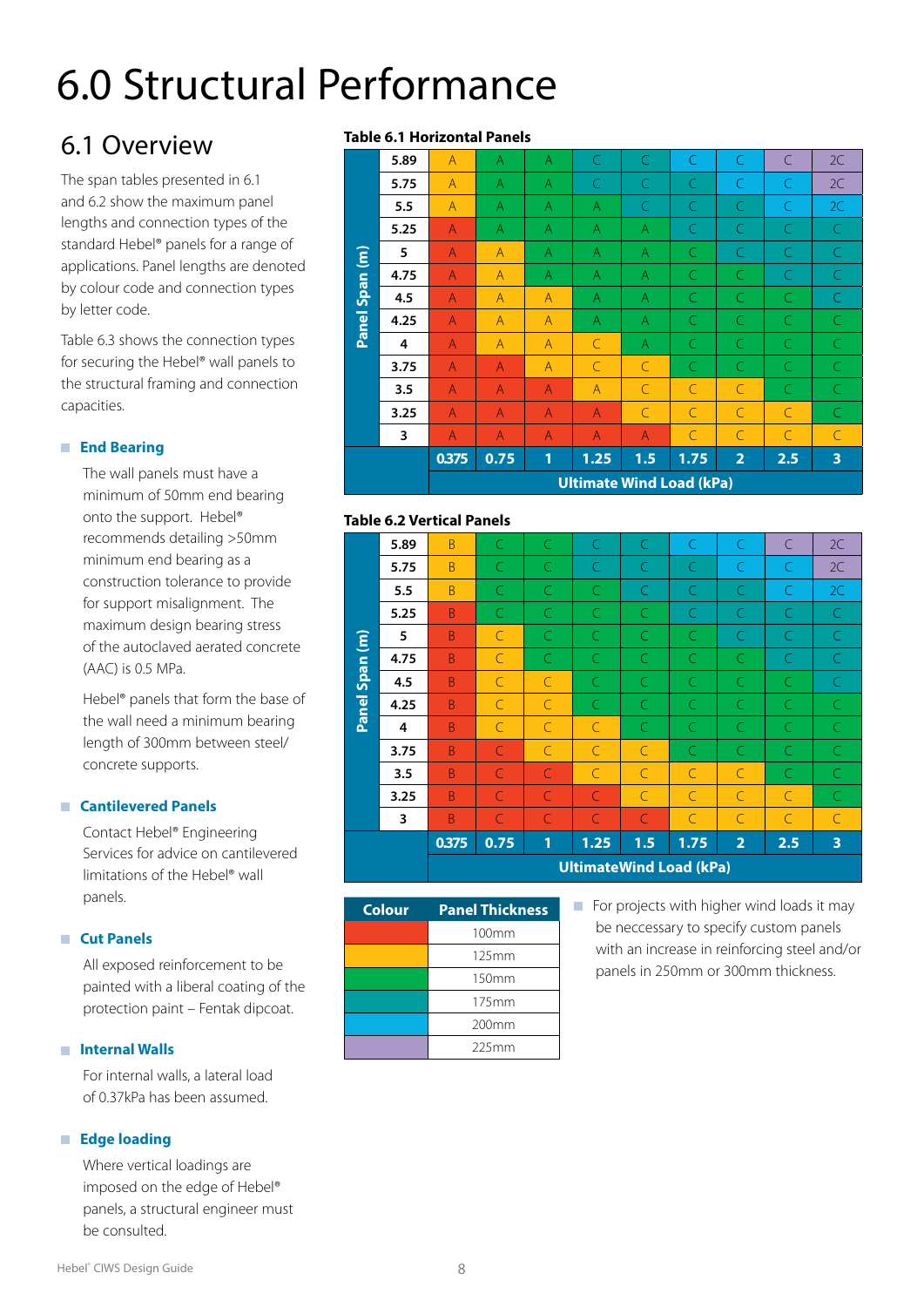#### **Table 6.3 Connection Definition and Capcities in wall panels with AAC characteristic compression strength,** *f'***c=4.0 MPa**

| <b>Connection</b><br><b>Number</b> | <b>Connection Detail</b>                                   | <b>Design Ultimate</b><br>Load (kN)                                                           | <b>Panel Orientation</b>          | <b>Remarks</b>                                                                                                                                                              |
|------------------------------------|------------------------------------------------------------|-----------------------------------------------------------------------------------------------|-----------------------------------|-----------------------------------------------------------------------------------------------------------------------------------------------------------------------------|
| A                                  | $\frac{1}{2}$<br>ᅲ                                         | For 125mm thick<br>$\bullet$<br>panel 1.40kN<br>For ≥150mm thick<br>$\bullet$<br>panel 2.70kN | Horizontal panel only             | • Hebel Tension Tie<br>suitable for both<br>concrete and steel<br>structures<br>Minimum edge/end<br>$\bullet$<br>distance 80mm                                              |
| B (option 1)                       | 0<br>  0<br>$\begin{array}{ c } \hline 0 \\ 0 \end{array}$ | For 125mm thick<br>$\bullet$<br>panel 0.68kN<br>• For $\geq$ 150mm thick<br>panel 1kN         | Vertical panel only               | Hebel Slotted Angle<br>$\bullet$<br>Bracket with V nails<br>suitable for concrete<br>structure                                                                              |
| B (option 2)                       |                                                            | For $\geq 100$ mm thick<br>panel 0.8kN                                                        | Vertical panel only               | Top connection<br>$\bullet$<br>- Deflection head<br>1.15BMT<br>75x50x1.5 BMT steel<br>$\bullet$<br>angle with 3 screws<br>per panel                                         |
| $\mathsf{C}$                       | ⊪<br>٣Ō                                                    | For $\geq$ 125mm thick<br>panel 4.75kN                                                        | Horizontal and<br>Vertical panels | 100x100x6 angle<br>$\bullet$<br>12mm Z clip suitable<br>for both concrete<br>and steel structures<br>Minimum edge/end<br>$\bullet$<br>distance 80mm for<br>horizontal panel |
| 2C                                 | 100 <sub>mn</sub>                                          | For $\geq$ 125mm thick<br>panel 9.50kN                                                        | Horizontal and<br>Vertical panels | As per C above - 2<br>$\bullet$<br>per panel end,<br>400mm apart<br>Minimum edge/end<br>$\bullet$<br>distance 80mm for<br>horizontal panel                                  |

\* For concrete frame structures, angle brackets to be fixed structure using appropriate mechanical fixing.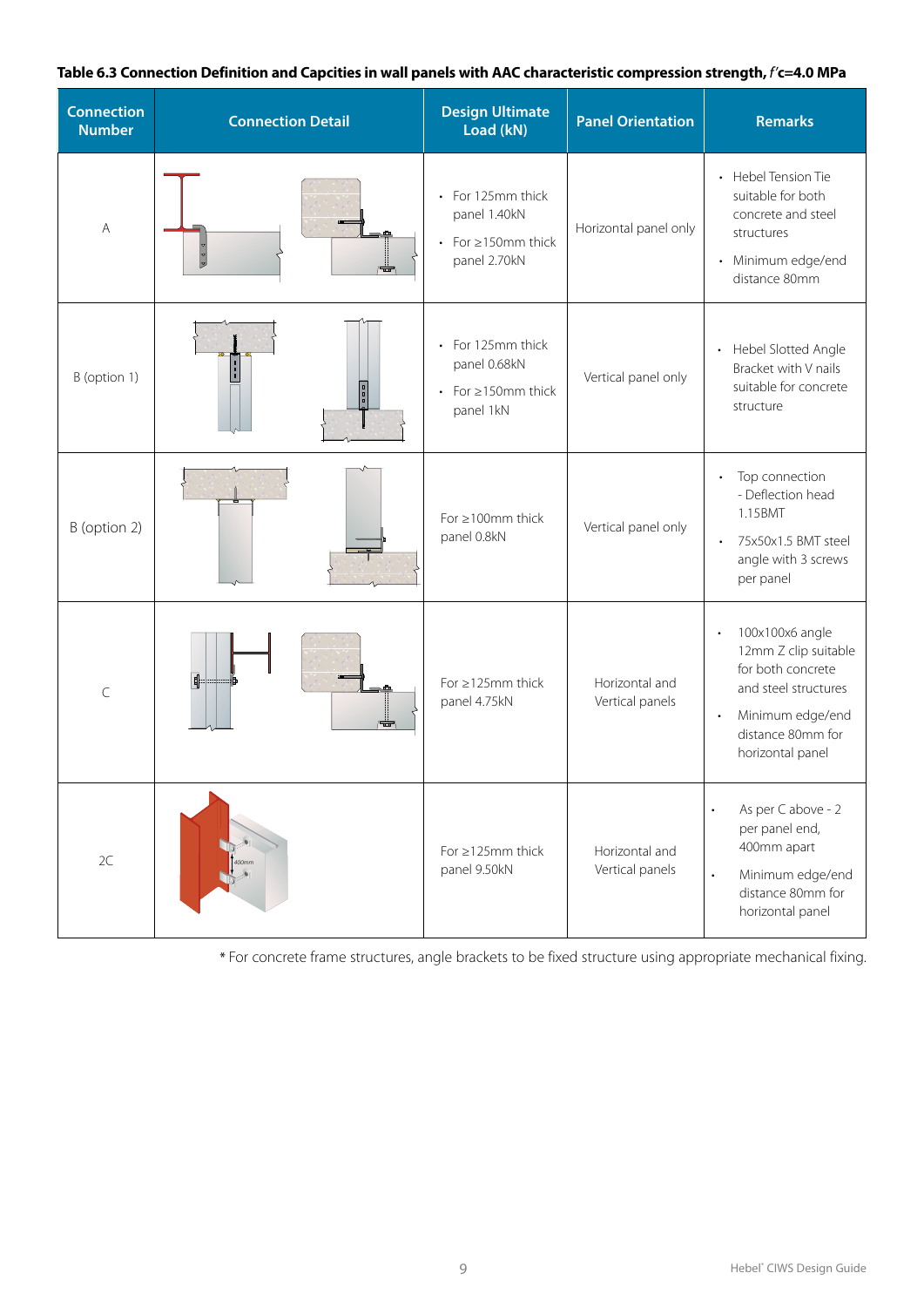# 7.0 Thermal Performance

### 7.1 Overview

BCA 2008 Section J requires minimum thermal performance for external walls on conditioned buildings.

The Performance Requirements for energy efficiency ratings are dependent upon the form of construction (i.e., walls or floors), Class of Building, and the type of areas being separated. The performance requirement is a value that is the Total R-Value, which is the cumulative total of the individual R-Values of the building system components.

The level of insulation provided in a wall is determined by the required Total R-value. The higher the required Total R-value the greater the insulation provided.

### 7.2 Thermal Insulation

It is recommended that insulation materials be installed to enhance thermal insulation properties and occupant comfort. Insulation also improves the acoustic performance of the wall against outside noise.

The following R-Values for the individual components were assumed in the calculation of the Total R-Value of the wall systems:

- **Outside air film (4m/s),**  $R_{so} = 0.04 \text{ m}^2$ .K/W
- $\blacksquare$  Indoor air film (still air)  $R_{si} = 0.12 \text{ m}^2$ .K/W
- Coating system  $R = 0.02$  m<sup>2</sup> k/w (texture coat and paint)
- $\blacksquare$  Hebel<sup>®</sup> wall panel :
- $\cdot$  100mm thick: 0.63 m<sup>2</sup>.K/W
- $\cdot$  125mm thick: 0.78 m<sup>2</sup>.K/W
- 150mm thick: 0.94 m<sup>2</sup>.K/W
- 175 $mm$  thick: 1.10  $m^2$ .K/W
- 200mm thick: 1.25 m<sup>2</sup>.K/W
- $\cdot$  300mm thick: 1.88 m<sup>2</sup>.K/W

Source: AIRAH Handbook 2007 and 2008, and AS4859

| <b>Table 7.1 Thermal Performance</b> |                                     |                                  |                                                  |                                                           |                                                         |                                                                |  |  |  |
|--------------------------------------|-------------------------------------|----------------------------------|--------------------------------------------------|-----------------------------------------------------------|---------------------------------------------------------|----------------------------------------------------------------|--|--|--|
|                                      | System R-Value (m <sup>2</sup> K/W) |                                  |                                                  |                                                           |                                                         |                                                                |  |  |  |
| <b>Wall panel</b><br>thickness       | 1. Wall panel<br>only $*$           | 2. Wall panel $+$<br>25mm cavity | 3. Wall panel $+$<br>$25$ mm cavity +<br>sarking | 4. Wall panel $+$<br>$25$ mm cavity +<br>75mm PowerPanel™ | 5. Wall panel $+$<br>40mm cavity $+$<br>R1.0 insulation | 6. Wall panel $+$<br>90mm cavity $+$<br><b>R2.0</b> insulation |  |  |  |
| 100                                  | 0.81                                | 1.03                             | 1.36                                             | 1.50                                                      | 1.87                                                    | 2.87                                                           |  |  |  |
| 125                                  | 0.96                                | 1.18                             | 1.51                                             | 1.65                                                      | 2.02                                                    | 3.02                                                           |  |  |  |
| 150                                  | 1.12                                | 1.34                             | 1.67                                             | 1.81                                                      | 2.18                                                    | 3.18                                                           |  |  |  |
| 175                                  | 1.28                                | 1.50                             | 1.83                                             | 1.97                                                      | 2.34                                                    | 3.34                                                           |  |  |  |
| 200                                  | 1.43                                | 1.65                             | 1.98                                             | 2.12                                                      | 2.49                                                    | 3.49                                                           |  |  |  |
| 300                                  | 2.06                                | 2.26                             | 2.61                                             | 2.75                                                      | 3.12                                                    | 4.12                                                           |  |  |  |

 Meets BCA requirements for building fabric (walls) for Class 5-9b buildings in Climate Zones 1 to 7. Meets BCA requirements for building fabric (walls) for Class 5-9b buildings in Climate Zone 8.

\*Wall panel only includes outside air film, coating, Hebel® panel, inside air film.

Notes: 1. Cavities are unventilated. 2. Sarking = Bradford EnviroSeal (polymer weave) with e<sub>1</sub> = 0.9, e<sub>2</sub> = 0.05. 3. R1.0 insulation = Bradford R1.0 Specitel: thickness -40mm, density-12kg/m<sup>3</sup>. 4. R2.0 insulation = Bradford R2.0 Gold Wall Batts; thickness - 90mm, density -10kg/m<sup>3</sup> .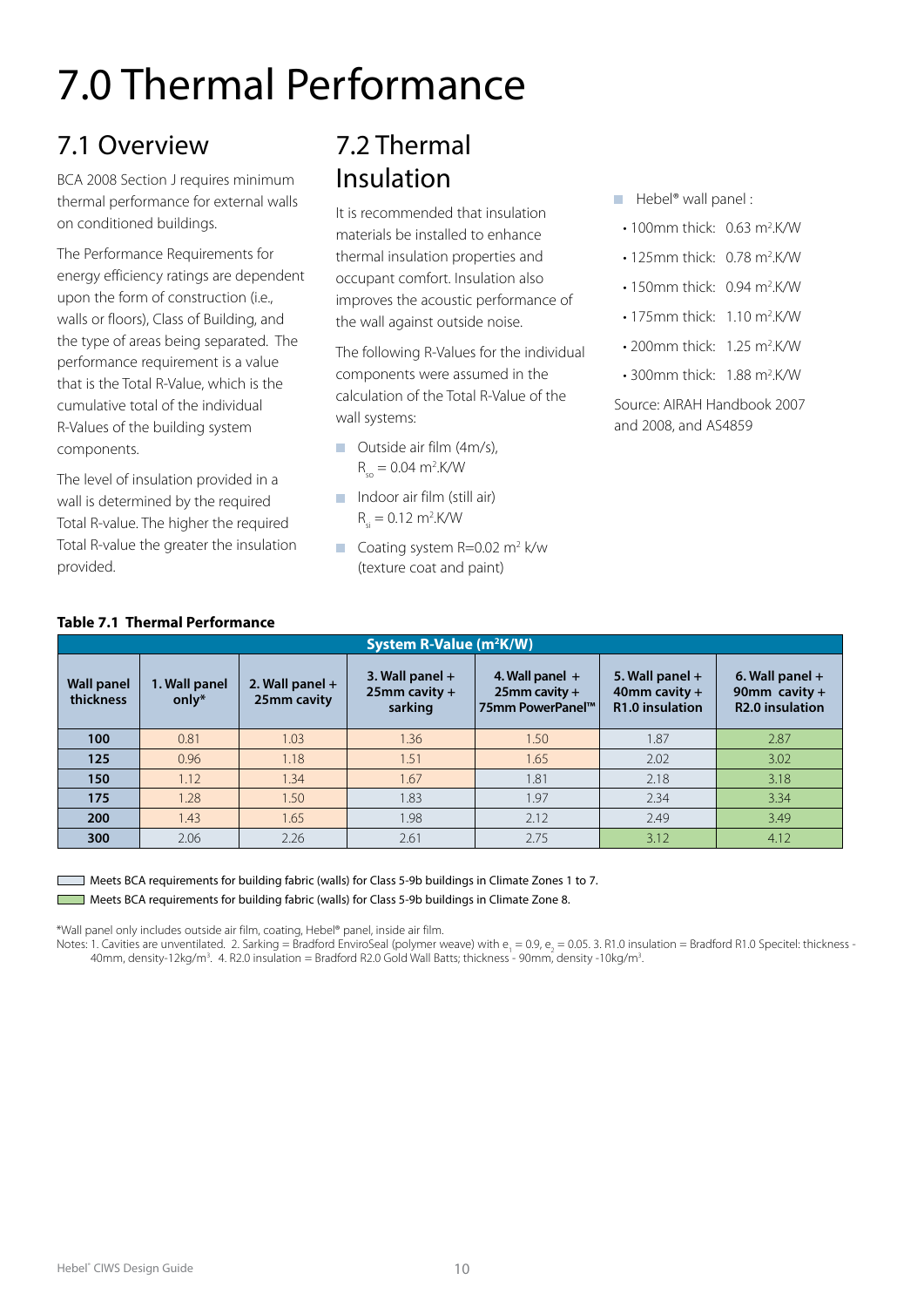# 8.0 Fire Performance

The Hebel® CIWS can be subjected to a fire loading as the result of either an external fire source, or an internal fire source. When the wall requires a fire resistance level (FRL) rating, Hebel® provides the following guidance.

Hebel® wall panels are primarily designed as non-load bearding wall elements therefore the structural fire performance of a wall system must be achieved by the building structure.

### 8.1 External Walls

As shown in the table below all external wall system details (minimum 125mm panel thickness) can achieve a FRL of -/240/240 from an external fire source when constructed in accordance with this design guide.

Where necessary, the designer should ensure the structural support framing and its connections are adequate when subjected to fire conditions. The Building Code of Australia Volume 1 outlines a Functional Statement (CP5) for external walls in fire for a building with two storeys or less:

"Where an external concrete wall could collapse as a complete panel, it must be designed so that in the event of fire within the building, the likelihood of outward collapse is avoided."

### 8.2 Internal Walls

If the Hebel® CIWS requires protection from an internal fire source, for example buildings of two storeys or less as

described below, the connection system will require additional fire protection and/or the connection fixed to the support by welding. Where an internal lining is provided, this can be designed as the fire protection system for the connections.

The steel frame manufacturer or project engineer shall approve the connection arrangements for any fire rated lightweight steel support framing.

### 8.3 Fire Certificates & Reports

Copies of the fire test reports and/or opinions can be obtained by contacting Hebel® Engineering Services.

### 8.4 Design Considerations

#### Fire Stop Penetrations

Penetrations through a Hebel® CIWS to accommodate pipework, electrical cabling or ductwork will have to be protected (fire stop), to prevent the spread of fire through the penetration. The penetration can be protected with proprietary products, such as:

- $\mathcal{L}_{\mathcal{A}}$ fire rated sealants;
- fire collars and intumescent wraps; ×
- fire rated mortars; m.
- × fire rated pillows;
- fire rated switch boxes.  $\mathcal{L}_{\mathcal{A}}$

Hebel® recommends contacting the manufacturer to obtain the appropriate product/solution and installation method for the application and wall configuration.

#### **NOTE**

The FRL rating of the wall can be affected by the penetrations and the method adopted to protect these penetrations. A fire collar with a –/120/120 FRL rating will govern the FRL of the wall, even if the wall configuration has a FRL rating of –/240/240.

|  | Table 8.1 External Walls - FRL Detail |  |  |
|--|---------------------------------------|--|--|
|  |                                       |  |  |

| <b>Maximum Height</b> | 100mm thick panel | $\geq$ 125mm thick panel |
|-----------------------|-------------------|--------------------------|
| Joint Profile         | Tongue and Groove | Tongue and Groove        |
| 3600                  | $-120/120$        | $-240/240$               |
| 4200                  | $-$ /90/90        | $-240/240$               |
| 4500                  | $-$ /60/60        | $-240/240$               |
| 6000                  | -                 | $-240/240$               |

NOTE: The fire performance, FRL = -/240/240 for ≥ 125mm thick panels is limited to horizontally installed panels only for a maximum wall height of 6000mm.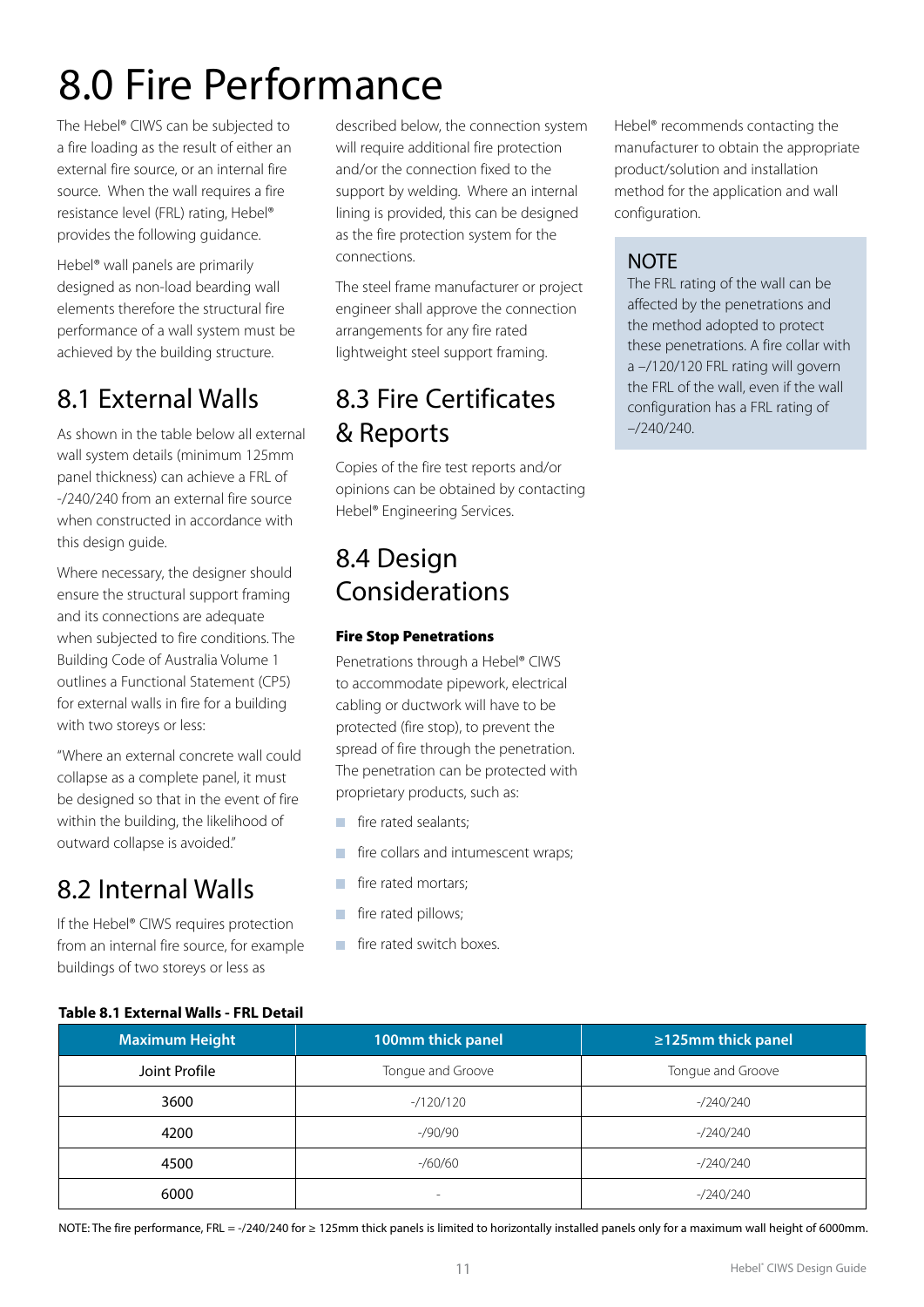# 9.0 Acoustic Performance

### 9.1 Overview

Table 9.1 is a summary of acoustic performances of the Hebel® CIWS walls consisting of bare panels only. These panels vary in thicknesses from 100mm to 300mm.

If other variations to the walls are made such as lining the wall panels with plasterboard or coatings than contact your acoustic consultant or Hebel® Engineering Services for more information on acoustic performance of these walls.

#### **Table 9.1 Acoustic Performance of Hebel® CIWS.**

| <b>Hebel<sup>®</sup> Wall Panel</b> | $R_{w}$<br>(dB) | $R_{w}$ +C<br>(dB) | <b>Construction</b> |
|-------------------------------------|-----------------|--------------------|---------------------|
| 100mm thick panel                   | 35              | 31                 |                     |
| 125mm thick panel                   | 37              | 33                 |                     |
| 150mm thick panel                   | 39              | 35                 |                     |
| 175mm thick panel                   | 41              | 37                 |                     |
| 200mm thick panel                   | 43              | 39                 |                     |
| 300mm think panel                   | 51              | 45                 |                     |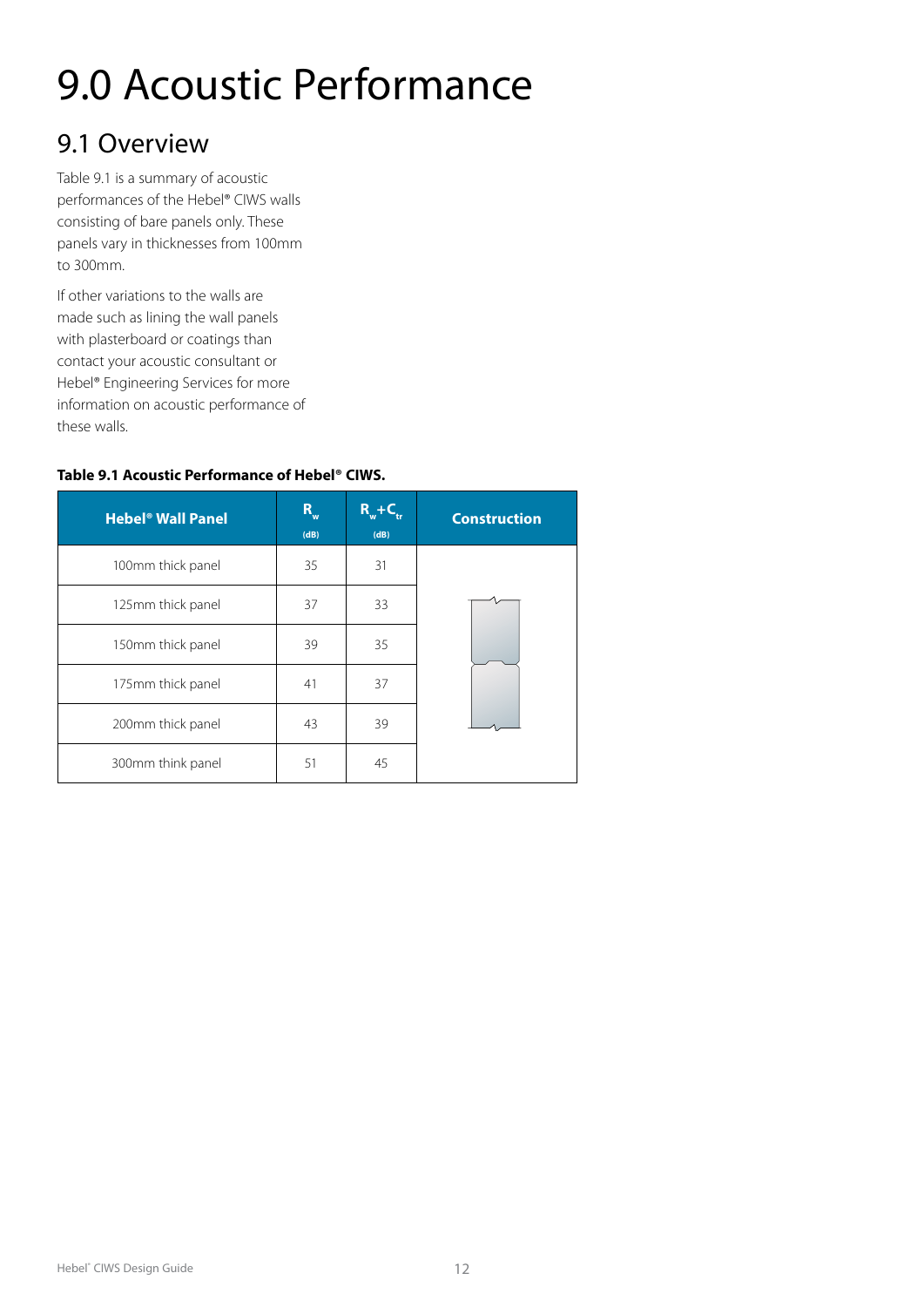# 10.0 Coatings

### 10.1 Internal Finishes

Typically in commercial applications, the internal surface of the Hebel® CIWS panels is determined according to project specifications and the intended use of the building.

### 10.2 External Finishes

The Hebel® CIWS is a face-sealed cladding system and requires an appropriate external coating system and sealant detailing to ensure a water resistant and vapour permeable building envelope is achieved. The coating system should be specified in accordance with the Hebel® High Performance Coating Systems brochure.

The following are items to be considered when selecting a coating system:

#### **Manufacturer approved:**

• All coating systems applied to Hebel® external wall systems should be approved by the coating manufacturer as being appropriate for coating an AAC substrate.

#### Surface adhesion:

- The substrate preparation and coating application should be in accordance with the coating manufacturer's instructions.
- Before applying finishes in coastal areas (refer to definition in system design), all panels must be thoroughly washed with fresh water to remove any salt residue. Refer to coating manufacturer's instructions for any additional requirements.

#### **Water resistance:**

Refer to Hebel® High Performance Coating Systems brochure.

#### **Vapour Permeability:**

Refer to Hebel® High Performance Coating Systems brochure.

### 10.3 Durability

The durability of the Hebel® CIWS can be enhanced by periodic inspection and maintenance. Inspections should include examination of the coatings, flashings and seals. Paint finishes must be maintained in accordance with the manufacturer's recommendations. Any cracked and damaged finish or sealants, which would allow water ingress, must be repaired immediately by recoating or resealing the effected area. Any damaged flashings or panels must be replaced as for new work.

The durability of the system can also be increased by additional treatment of steelwork, and by painting all exposed sealants to the sealant manufacturer's recommendations.

#### **Minimum Requirements:**

- The coating must be durable and not deteriorate with exposure to light (UV) and weather.
- The coating must be able to bridge a 1mm minimum crack width.
- The coating manufacturer can specify the minimum design specification (thickness), so that the coating is serviceable.

#### **NOTE**

This list of performance requirements indicates that a specific fit-for-purpose coating system should be adopted, and that a simple paint coating would most likely be an inadequate coating system. Variations to the coating system should be approved by the coating system manufacturer or representative.

### 10.4 Coating Systems

#### **Hebel® Wall Panel**

For Commercial and Industrial applications Hebel® have a number of recommended coating systems including Monolithic and Express (Economical) options.

For detailed specifications please refer to the 'Hebel® High Performance Coatings Brochure.

#### **NOTE**

Hebel® does not recommend cement based on-site renders be applied to Hebel® wall panels.

#### **Concrete Edge Beam**

Rendering may also be required to fill the misalignment between the in-situ concrete elements, such as slab edges and columns and the finished wall plane. To exploit the accuracy of the installed wall system and minimise the amount of rendering, Hebel® recommends establishing concrete tolerances that result in the unrendered concrete edge beam being located behind the finished wall plane. This will eliminate the need for scabbling of the edge beam and/or building out the wall surface.

### 10.5 Sealants

All control joints and gaps between the panels and framing around windows must be caulked with an appropriate flexible sealant. Refer to Section 5.2 for more information on sealants.

Silicone base sealants may not be compatible with coating systems, refer to coating manufacturers for approved sealants.

### 10.6 Wall Flashings

In general, flashings shall be designed and installed in accordance with SAA – HB39 1997 - Installation Code for Metal Roofing and Wall Cladding. Stop ends shall be incorporated with all flashings.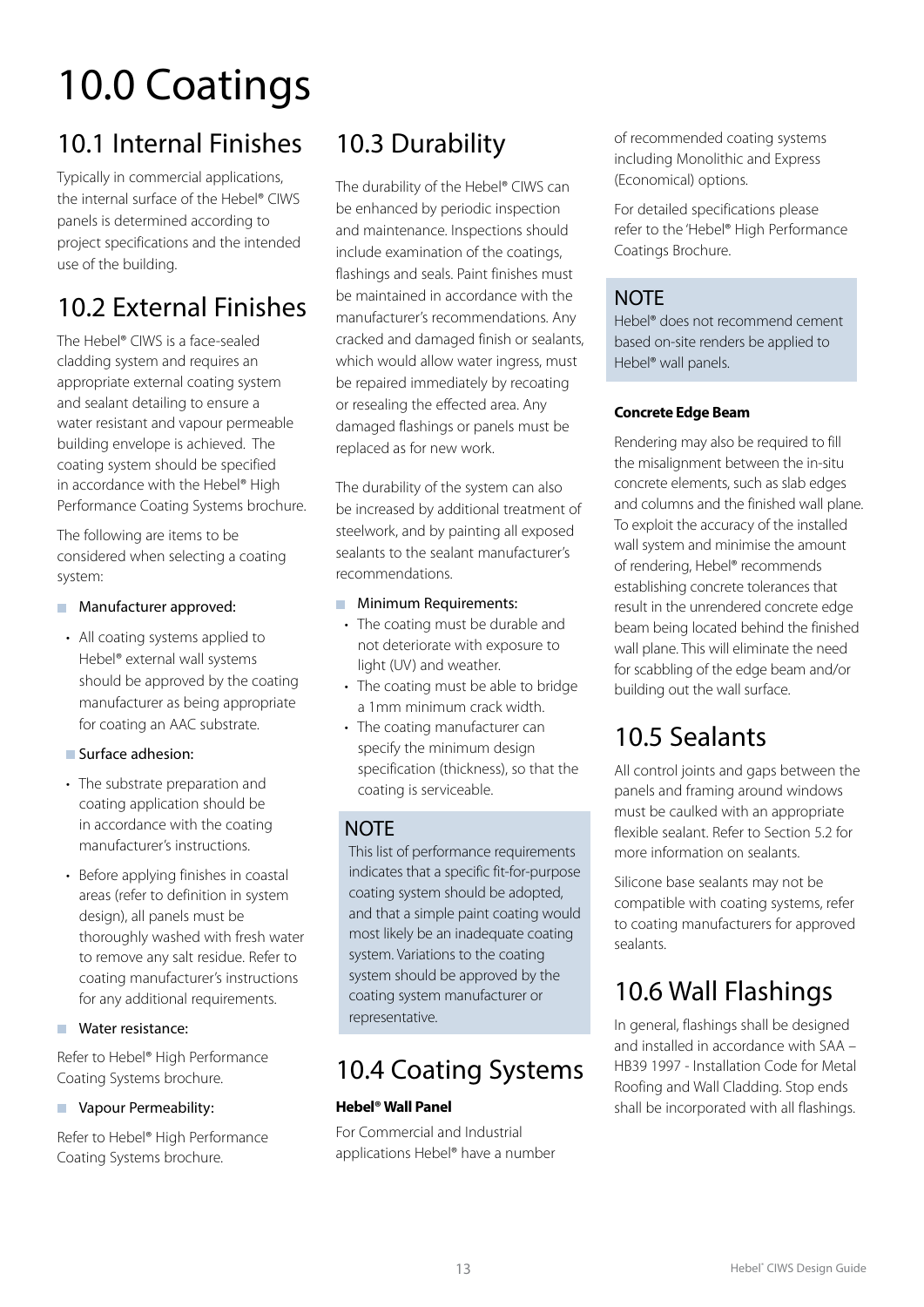# 11.0 System Components

### 11.1 General System Components

A summary of the components or their equivalents that Hebel® recommends for use in the CIWS is shown in Table 11.1

#### **Table 11.1 System components summary.**

|                                       |                  | <b>CIWS Type</b> | <b>Supplied</b>                          |
|---------------------------------------|------------------|------------------|------------------------------------------|
| <b>System component</b>               | <b>CIWS-HZ</b>   | <b>CIWS-VT</b>   | by CSR<br><b>Panel</b><br><b>Systems</b> |
| Hebel <sup>®</sup> Wall Panel         | J                | J                | J                                        |
| Hebel <sup>®</sup> Adhesive           | J                | J                |                                          |
| Hebel <sup>®</sup> Mortar             |                  |                  |                                          |
| Hebel® Patch                          | $\bigvee^2$      | $\mathcal{V}^2$  |                                          |
| Anticorrosion Coating Agent           | $\mathcal{L}$    |                  |                                          |
| DPC or Bond Breaker                   | $\sqrt{2}$       | $\mathcal{J}^2$  |                                          |
| Steel Base Angle                      | $\boldsymbol{J}$ | $\boldsymbol{J}$ |                                          |
| Fasteners/Fixings                     | J                | J                |                                          |
| Fire/Acoustic Sealants                |                  |                  |                                          |
| Gyprock™ Plasterboard                 | $\checkmark$     |                  |                                          |
| Coating Systems                       | $\boldsymbol{V}$ | $\boldsymbol{N}$ |                                          |
| Hebel® HighBuild<br>Note <sup>.</sup> |                  |                  |                                          |

Note:

<sup>1</sup> Optional use as specified by project consultants.

2 Use as required.

<sup>3</sup> Some fixings can be supplied by CSR Panel Systems.

### 11.2 Hebel® Wall Panel

The core component of Hebel® CIWS walls is the Hebel® wall panel. The panel is manufactured in a range of stock sizes as detailed in the Table 11.2.

**Fig. 11.1 Hebel® wall panel x-Section.** 



#### **Table 11.2 Standard & Custom manufactured panel sizes.**

| <b>Panel</b><br>type | <b>Thickness</b><br>(mm) | <b>Length</b><br>(mm) | <b>Width</b><br>(mm) | Wt (kg/m <sup>2</sup> ) |
|----------------------|--------------------------|-----------------------|----------------------|-------------------------|
|                      | 100                      | 4500                  | 600                  | 71                      |
| Standard             | 125                      | 4500 & 5990           | 600                  | 89                      |
|                      | 150                      | 4500 & 5990           | 600                  | 107                     |
|                      | 100                      | Up to 4500            | 300 to 600           | 71                      |
|                      | 125                      | Up to 5990            | 300 to 600           | 89                      |
|                      | 150                      | Up to 5990            | 300 to 600           | 107                     |
|                      | 175                      | Up to 5990            | 300 to 600           | 125                     |
| Custom               | 200                      | Up to 5990            | 300 to 600           | 143                     |
|                      | $225*$                   | Up to 5990            | 300 to 600           | 160                     |
|                      | $250*$                   | Up to 5990            | 300 to 600           | 179                     |
|                      | 300                      | Up to 5990            | 300 to 600           | 214                     |

\* No Tongue & Groove profiles, only available in straight edge

Custom panel length and width sizes are available upon request. These are usually designed to suit wind loads and panel spans to suit project specifications, thus reducing installation time and off-cut waste. Custom panel lengths and widths can be produced to the nearest 5mm. Custom panels are subject to minimum order quantity.

### 11.3 Hebel® Mortar

**Fig. 11.2 Hebel Mortar**



Hebel® Mortar (supplied in 20kg bags) is used as thick bed mortar base to provide a level base for panel installation as well as providing acoustic and fire protection at the base of the panels.

### 11.4 Hebel® Adhesive

**Fig. 11.3 Hebel® Adhesive**



Hebel® Adhesive (supplied in 20kg bag) is used for gluing the panels together at vertical and horizontal joints.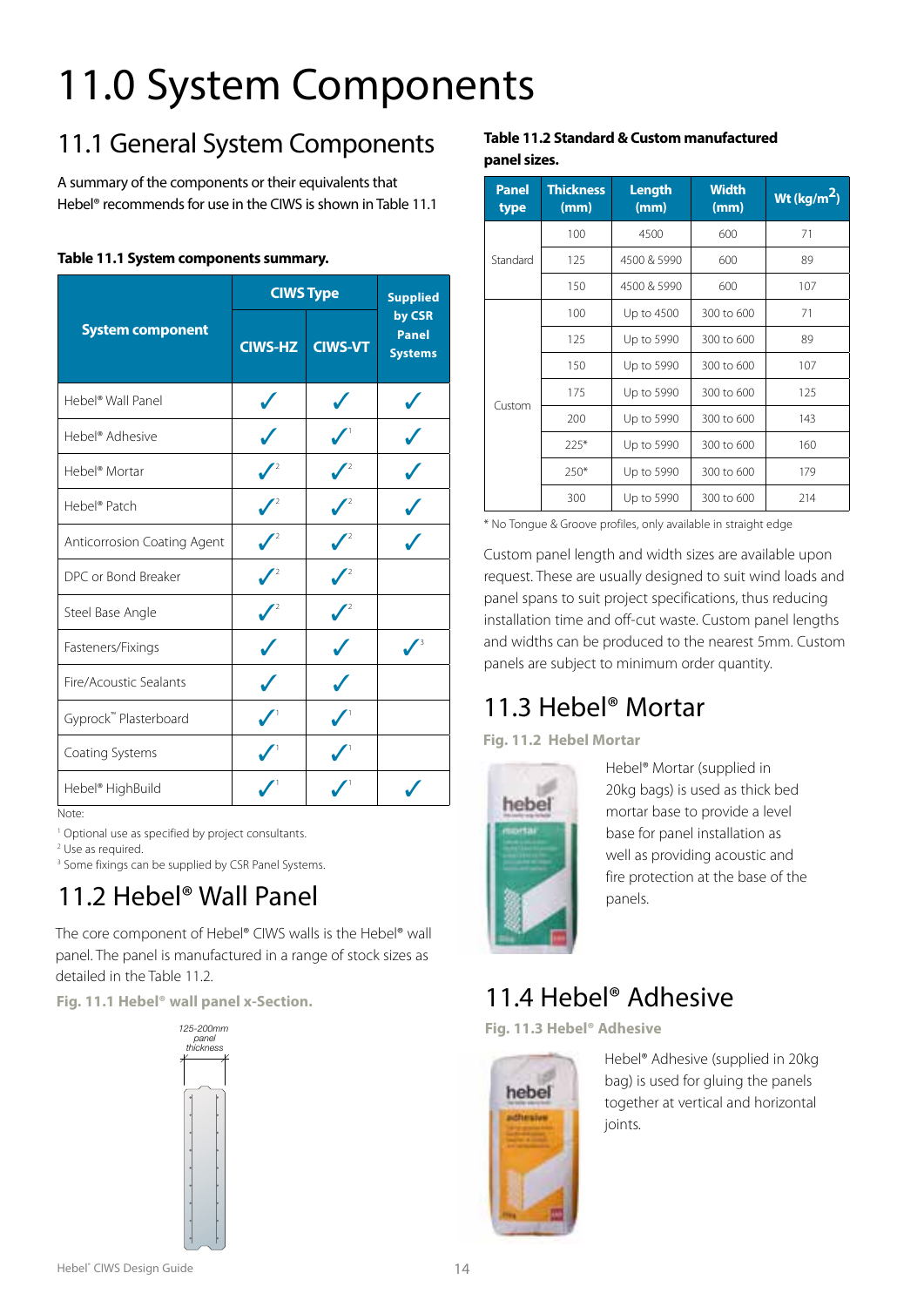### 11.5 Anti-corrosion Coating Agent

Steel reinforcing exposed on cut panels is to be coated with a liberal application of Fentak Dipcoat, anti-corrosion agent.



### 11.6 Hebel<sup>®</sup> Patch

**Fig. 11.4 Hebel® Patch.**



Minor Chips or damage to panels are to be repaired using Hebel® Patch (supplied in10kg bags).

### 11.7 Gyprock<sup>™</sup> Plasterboard

Hebel® CIWS walls can be lined with Gyprock™ Plasterboard on the internal side of the wall if constructing office space or other such areas of the building. The type, thickness and densities of plasterboard will be as per project specifications. Additional information on the Gyprock™ Plasterboard is available through Gyprock™.

### 11.8 External Finishes

**Fig. 11.5 Hebel® HighBuild™**



External finishes can be rendered systems or different type of coating systems. The manufacturer of the external finishes must confirm its suitability for application on AAC products. For more information on external finishes refer to the External Finishes section 10.2 of this guide.

Hebel® HighBuild render is the recommended product.

### 11.9 Sealant

All gaps in internal and external junctions and control joints must be filled with appropriate sealants. For further information refer to sections 5.2 and 10.0 of this guide.

### 11.10 Brackets, Fasteners & Fixings

#### Hebel® Panel Brackets & Fixings

For securing Hebel® wall panels to various support structures a number of different brackets and fixings are available. These brackets & fixings are shown in Fig. 11.6 and they are:

- 1. Hebel® tension tie
- 2. Hebel® slotted angle bracket
- 3. Hebel® V-nails

For more information on how those brackets and fixings are used in various conection assemblies, please refer to connection details as shown in this guide.

**Fig. 11.6 Hebel® brackets and fixings.**



#### Other Fixings

Fixings such as those required for securing cupboards and other furnishings to Hebel® wall panels are to be specified and installed in accordance with the fixing manufacturer's instructions.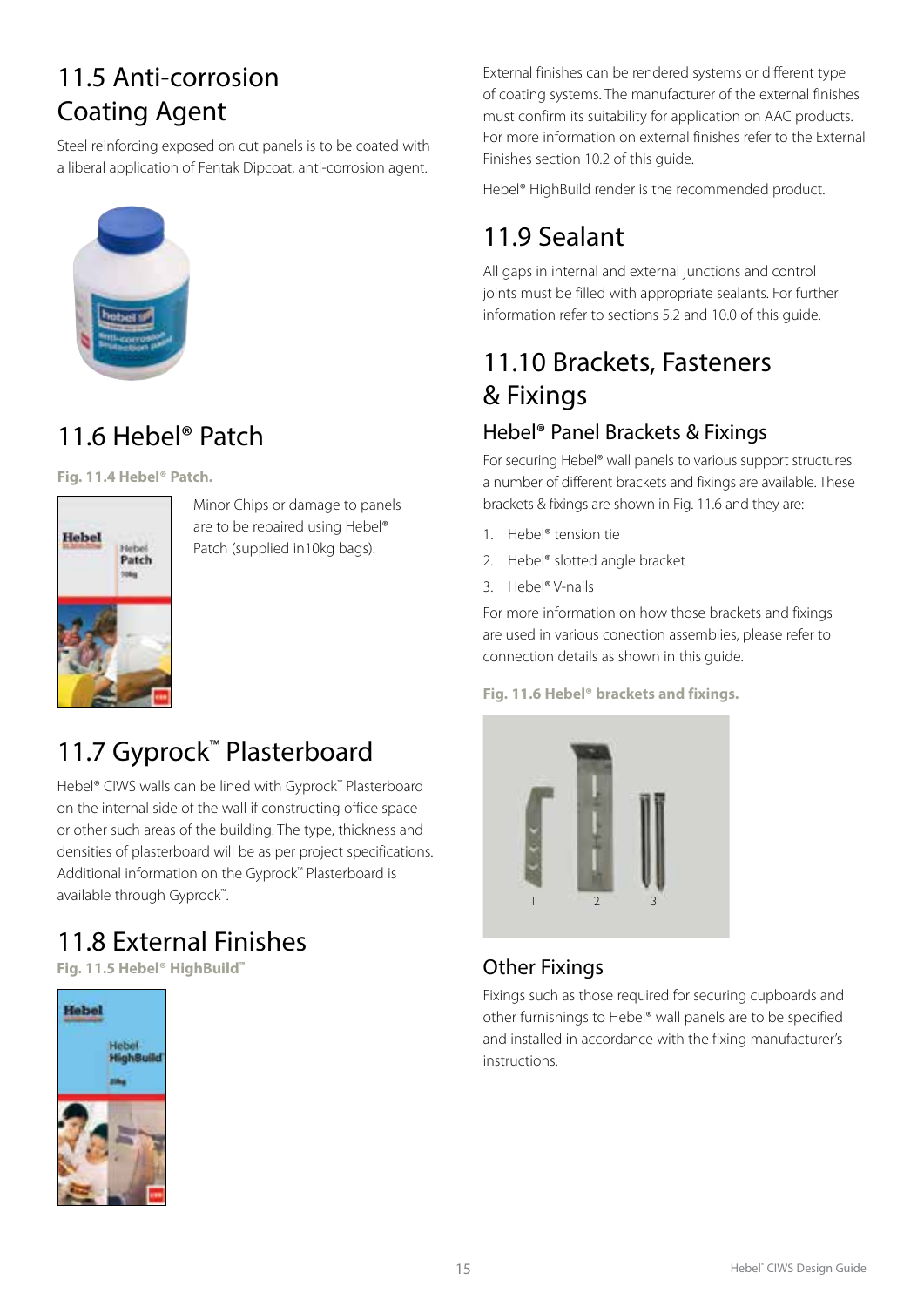## Appendix A: Hebel® Wall Panel Material Properties

### A.1 Manufacturing Tolerances

| Length                                | $+0$ to $-1.5$ mm   |
|---------------------------------------|---------------------|
| Width                                 | $+0$ to $-1.5$ mm   |
| Thickness                             | $+1.5$ to $-1.5$ mm |
| Diagonals (max.)                      | 1.5mm               |
| Edge straightness<br>deviation (max.) | 1.5mm               |

### A.2 Hebel® Wall Panel Physical Properties

- For standard and custom Hebel<sup>®</sup> wall panel dimensions see Section 11.2.
- **Standard panel profile is tongue and** groove (T&G).
- **Panel is reinforced with a double** layer of steel mesh.
- Nominal Dry density of  $AAC = 550kg$  $/m<sup>3</sup>$
- Average working density of  $AAC =$ 715kg/m<sup>3</sup> at 30% moisture content.
- **Average working density of panel**  $(AAC + reinforcement) = 751kg/m<sup>3</sup>$ at 30% moisture content.
- Average service life density of  $AAC =$ 605kg/m<sup>3</sup> at 10% moisture content.

### A.3 Hebel® Wall Panel Strength Properties

- **Characteristic Compressive Strength** of AAC,  $f'_m = 4.0MPa$
- **Mean Compressive Strength of AAC**  $= 4.5MPa$
- **Characteristic Modulus of Rupture of** AAC,  $f'_{\text{u}t} = 0.60 \text{ MPa}$

### A.4 Hebel® Wall Panel Fire Resistance Level (FRL) Rating

1) For fire performance ratings of Hebel® wall panel and CIWS walls refer to Section 8.0 of this publication.

### A.5 Fire Hazard Indices

Hebel® AAC products have the following early fire hazard indices, determined in accordance with AS1530.3:1990:

| Ignitability Index      |         |
|-------------------------|---------|
| Spread of Flame Index   |         |
| Heat Development Index  |         |
| Smoke Development Index | ( ) – 1 |

### A.6 Hebel® Wall Panel Acoustic Ratings

150mm thick wall panel only with no plasterboard or other lining  $R_w = 39dB$ ,  $R_w + C_w = 35dB$ . For detailed information of acoustic properties for other wall panel thicknesses and CIWS variations please refer to Section 9.0 of this design guide.

### A.7 Hebel® Wall Panel Thermal Ratings

■ R-Value of 150mm thick Hebel<sup>®</sup> wall panel only with no plasterboard or other lining  $= 0.94$  (m<sup>2</sup>.K/W). For detailed information of thermal properties for other wall panel thicknesses and CIWS variations please refer to Section 7.0 of this design guide.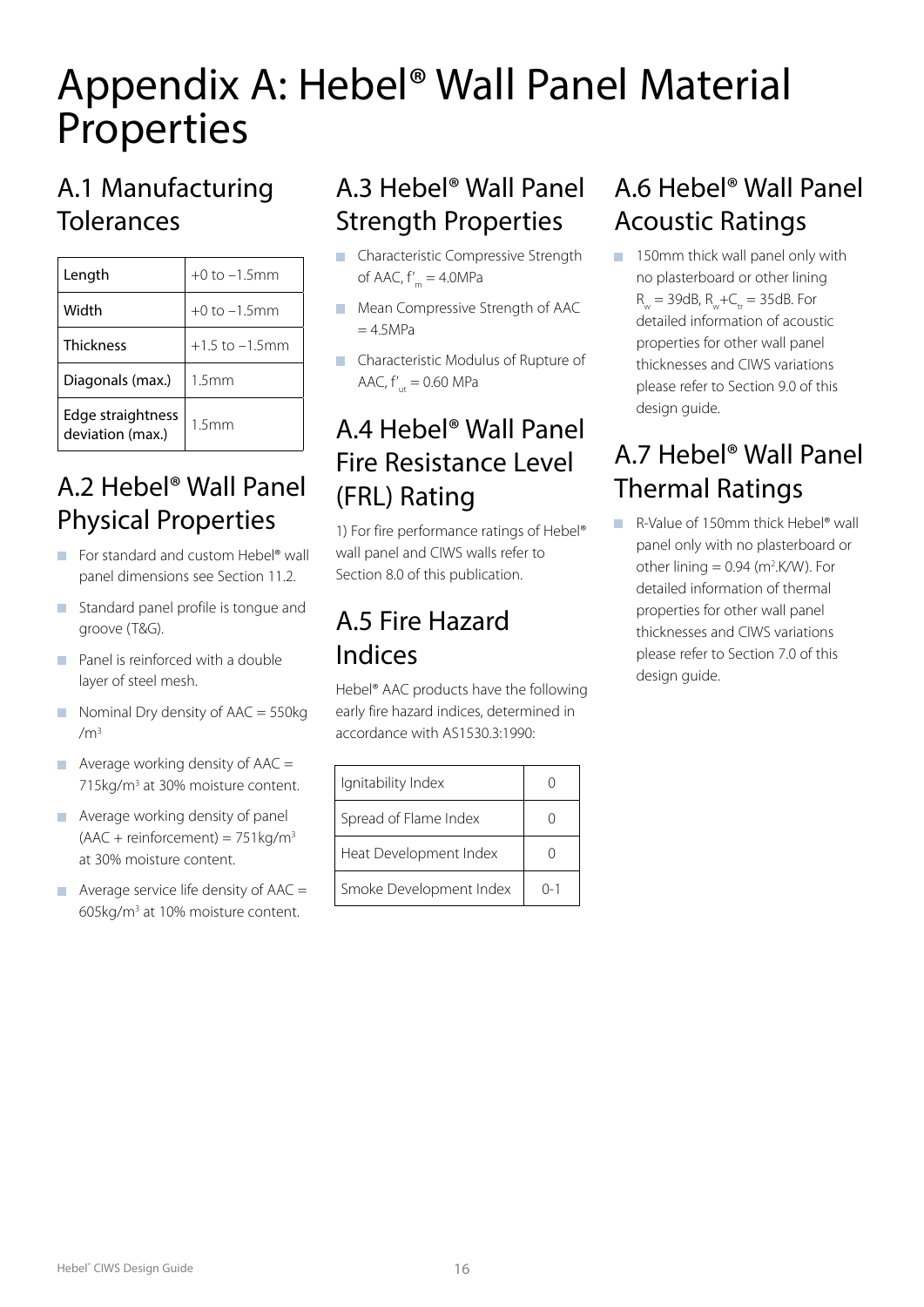# Appendix B: Architectural Specification

This specification should be adopted as a guide only, and shall be superseded by the contract specifications of the project.

\* Insert or select appropriate specifications.

#### Scope

The contractor shall furnish all material and equipment required to satisfactorily complete the installation and jointing of the non-load bearing Hebel® CIWS walls where indicated in the contract specification and/or on the layout drawings.

#### Materials

All AAC material shall be Hebel® wall panels, as manufactured by Hebel®.

All accompanying fixings shall be those supplied by Hebel® or approved by the project engineer.

All internal lining materials if required including fixings and finishing products shall be those manufactured or supplied by Gyprock™ (or products of equivalent or better performance). Plasterboard shall be manufactured to meet the dimensional requirements of AS/ NZS2588 `Gypsum Plasterboard'.

#### CIWS Type

The contractor shall supply and install non-load bearing Hebel® *\*CIWS-….. wall,* in accordance with CSR Hebel Commercial & Industrial Wall Systems Design and Installation Guides, HELIT035 and HELIT036.

#### CIWS Wall Panel Type

The contractor shall install *\*……..mm* thick Hebel® standard wall panel, as shown on the `Layout' drawings and in accordance with Hebel® Commercial & Industrial Wall Systems Design and Installation Guides, HELIT035 and HELIT036.

#### Internal Lightweight Steel Framing

Internal Lightweight steel framing *\*is/is not required.* The lightweight steel framing should consist of the following:

*\*……mm offset from the face of Hebel® wall panels.*

*\*……..mm steel stud/furring channel of \*……..mm BMT.*

#### Internal Linings

Internal lining *\*is/is not* required. All internal lining material to be installed in accordance with the manufacturer's literature.

Hebel® wall panel/lightweight steel frame shall be lined *with \*….. layer/s of \*……mm* Gyprock™ plasterboard (or products of equivalent or better performance).

All internal lining, jointing and finishing shall be carried out to *\*………Level*  of Finish, in accordance with Gyprock™ Steel Frame Wall System Installation Guide, NoGYP544 and other relevant Gyprock™ Technical Literature.

#### CIWS Walls Acoustic Field Performance Requirements

Installation of the CIWS walls including; wall panel installation, internal lightweight steel framing, external finishes, internal finishes linings and all other components should be carried out to the level specified for a field acoustic performance of:

 ${}^{\ast}R_{w}$  of ........dB and/or  $R_{w}$  +  $C_{tr}$ *of………dB.*

#### CIWS Walls Fire Performance **Requirements**

Hebel® CIWS walls \**are/are not* required to have a Fire Resistance Level (FRL) rating.

The wall shall have a Fire Resistance Level rating of *\*FRL …../……/….. for an external fire source, and/or \*FRL …../……/…..* for an internal fire source, in accordance with the requirements of AS1530.4.

#### External Coatings and Finishes

Prior to application of external coatings, the contractor shall ensure that:

- i) The panels are installed within the tolerances of the project specifications.
- ii) All panel-to-panel joints are completely filled with Hebel® Adhesive.
- iii) Minor chipping of panels is patched with Hebel® Patch, in accordance with Hebel® Panel Patching Procedure, Technical Bulletin No. HTB794.
- iv) All sealants are installed as per manufacturer's specifications.

Hebel® CIWS walls shall be externally coated with *\*………………………… ………………………………………… ……………………………….. coating system*, which shall be installed to the manufacturer's specifications.

#### Internal Coatings and Finishes

Internal coatings and finishes shall be applied on the \*Hebel® wall panels/ linings.

Hebel® CIWS walls shall be internally coated with *\*………………………… ………………………………………… ……………………………….. coating system*, which shall be installed to the manufacturer's specifications.

#### Sealing and Caulking

All control, control and abutment joints shall be caulked with *\*……………………backing rod and* \**……………………………………*. *sealant* installed in accordance with the sealant manufacturer's recommendations.